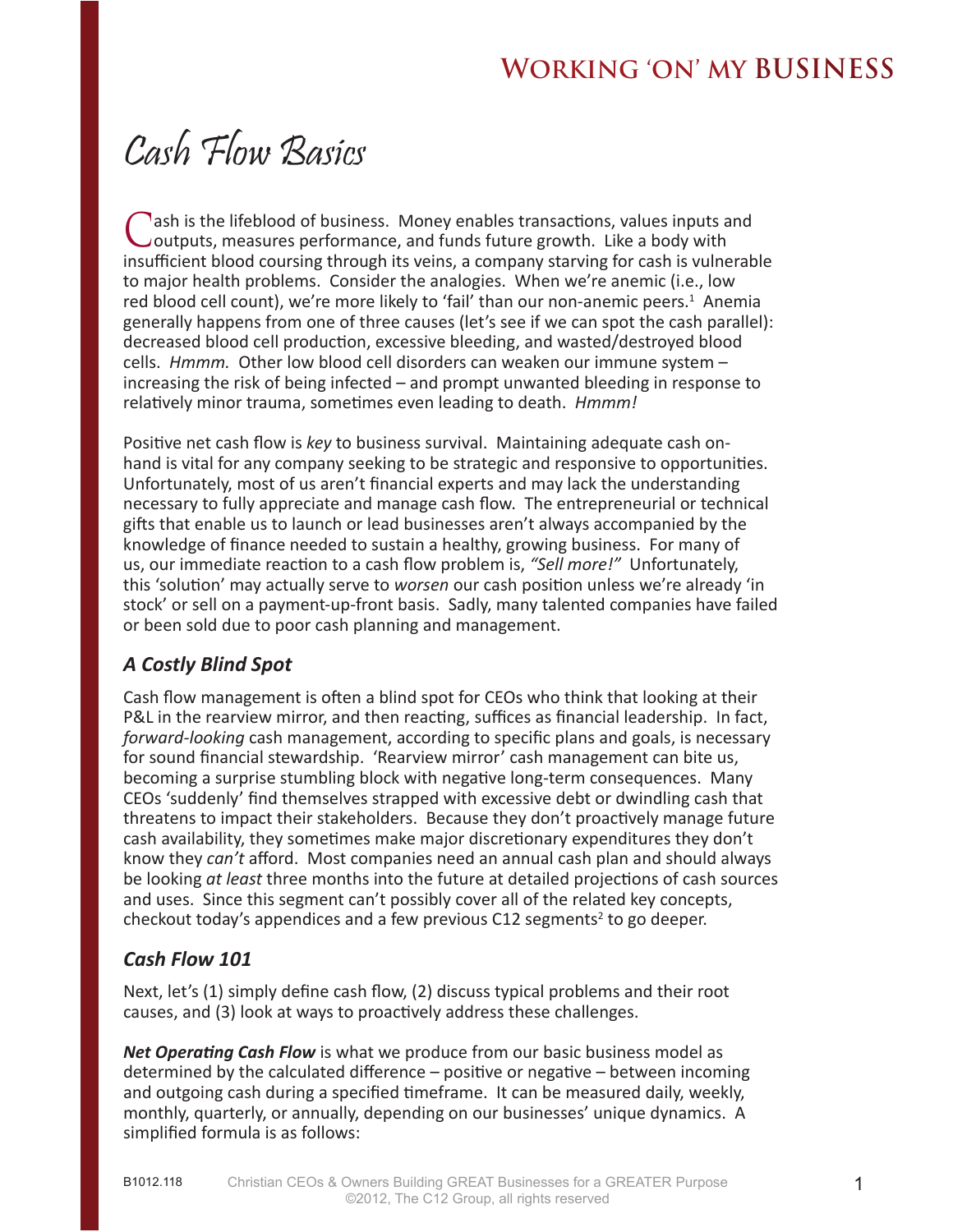Cash in from sales (*actually* collected, not simply shipped and invoiced)

- Operating costs incurred (payroll, materials, overhead expenses, etc.)
- Interest paid
- Taxes paid
- +/- Net change in working capital (inventories + receivables payables)
- = Net Operating Cash Flow

Note that this calculation ignores depreciation/amortization expense (an accounting way to expense previously purchased assets for profit reporting purposes) and income on financial investments held on the company books, since they have nothing to do with the operational performance of the business. Net Operating Cash Flow describes the cash our company internally generates to fund discretionary spending on such things as owner dividends, new capital expenditures, and other non-operating items (e.g., unplanned ministry initiatives).

When the calculation described above produces a positive number we're said to have 'positive' cash flow. A healthy business, with consistently positive cash flow, is freely able to grow and deal with most real-time issues and opportunities. We can also have 'negative' cash flow. There's a limit, however, to how long a business with a negative cash flow can survive. We can have huge short-term variations in cash flow as the inflows (sources) and outflows (uses) of our cash reflect uneven operating performance and our unique 'cash conversion cycle.' This cycle is essentially the time span between initially incurring expenses and ultimately collecting from a customer as we provide a given product or service. On each *individual* customer order, our net cash flow is the 'contribution margin' or difference between the actual 'out-of-pocket' expense we incur (i.e., net of depreciation and fixed costs) and the customer's payment.

Most of our expenses are front-end loaded. We incur expenses while expecting future sales to be made at a sufficient price to cover them, routinely obligating ourselves to pay them before we can fully collect from our customers. This requires us to have 'working capital' to fund our operation while awaiting future customer payment. Working capital can come from several sources: previous period retained earnings, customer deposits or prepayments, investor equity, or borrowing. We need to have sufficient working capital to cover the variation in our outflow and inflow, and to invest in future growth. But we shouldn't 'blindly' take in additional investment or borrowing to cover these requirements, since they bring added costs. Instead, we need to fully understand and, perhaps, resolve the issues driving the need for additional cash (see *Appendix A*). We must guard against merely putting a Band-Aid on a cancerous condition! Still, business *is* frequently messy and few companies escape occasional cash flow problems. The best approach is to adopt basic 'forward-looking' disciplines to prevent cash flow from becoming a chronic problem in the first place!

*Let's pause to talk about whether we currently project and manage cash flow (e.g., approach, report frequency, goals, and delegation). Any 'battlefield' observations?* 

#### *Forewarned is Forearmed*

There are three basic causes of cash flow problems. Perhaps most common is growth,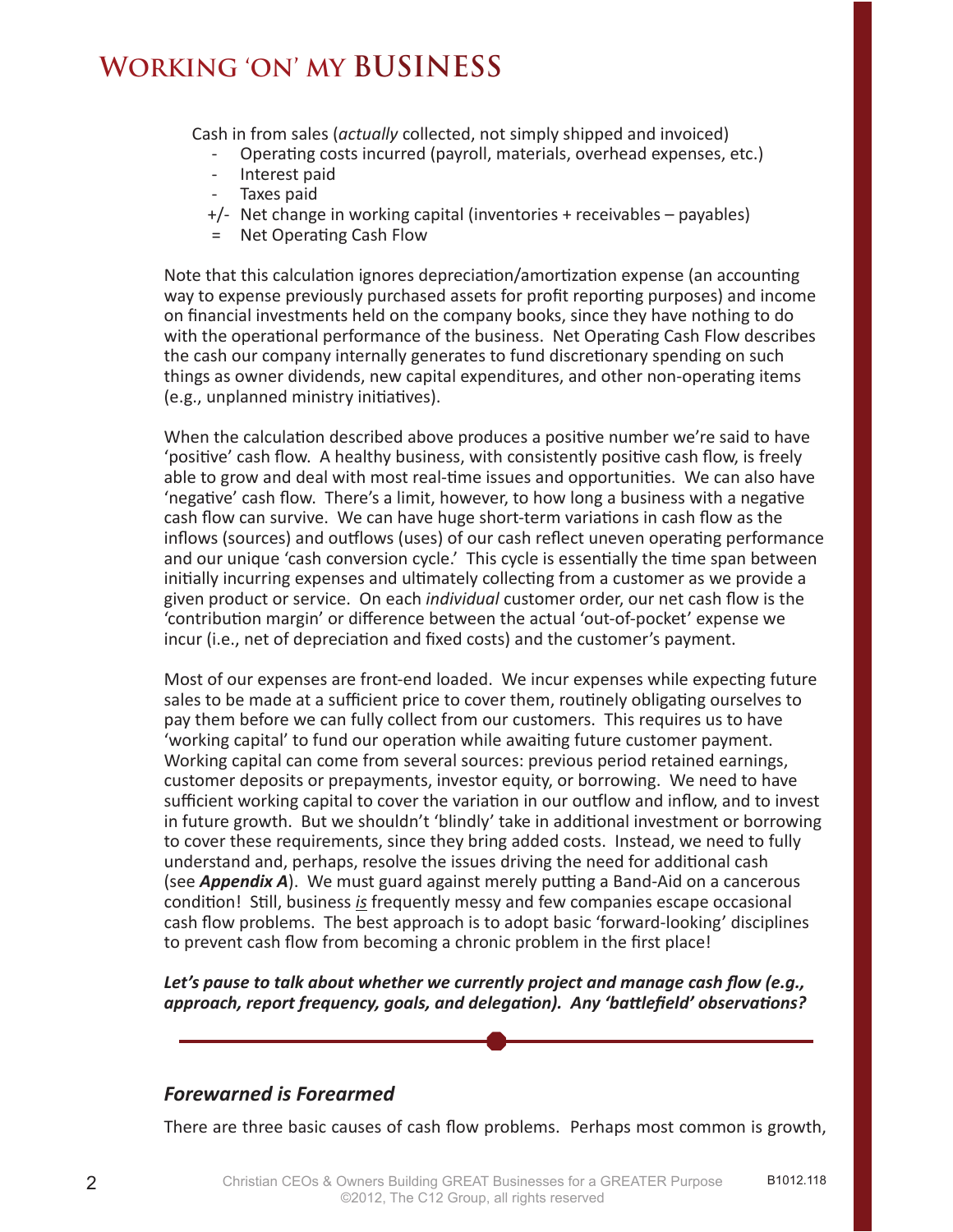which usually requires additional cash to ramp up our capacity to produce and/or sell (e.g., staff, equipment, facilities, inventory, advertising, etc.) *before* we enjoy collecting from these incremental sales. If our costs to generate this additional volume exceed our retained cash on-hand, we find ourselves in a temporary negative net cash flow position. *Today's* sales cannot be funded by *tomorrow's* profits; they're funded by *yesterday's!*

There's a 'back of the envelope' way to predict how much additional cash we'll need to fund additional business as we grow. This simple formula ignores certain variables, but is a helpful management planning tool. We need a handle on four things:

- a) The *sales increase* for the period
- 2) Related *gross margin* (i.e., the difference between sales price and cost of goods sold)
- 3) *Additional overhead* needed to support this new level of business
- 4) The *time* it takes us to collect from customers on the new business

For example, looking forward a year, say we estimate the following: (1) a sales increase of \$100,000, (2) 30% gross margin on these sales, (3) \$10,000 in *incremental* overhead/ SGA expenses (i.e., not already captured by COGS) to support the new business, and (4) customer collections according to our normal 60-day cycle. On this basis, our COGS plus added costs will be \$80,000 (i.e., [70% x \$100,000] + \$10,000). Given 365 days per year, this additional business will cost us \$220 per day. Taking this cost times the customer collection lag time (i.e., 60 days) tells us that we'll need at least \$13,200 (i.e., 60 x \$220) to 'fund' this growth.<sup>4</sup> The question is, "do we have enough cash on-hand?" If the answer is "yes," no problem! But, if our answer is "no," as it often is for fast-growing companies, other funding methods must be found.

Another cause of cash flow problems are low margins – due to insufficient pricing or poor cost management – resulting in profits that can't fund the business going forward. If the market tells us that our goods or services aren't worth what it costs us to provide them, we need to take decisive action! Uncompetitive operating costs (materials, labor, overhead, selling/marketing expense, etc.) must be identified and addressed to ensure the competitive 'unit costs' needed to stay in business. Pricing is a frequent 'blind spot' for CEOs.<sup>3</sup> If our prices are too low to cover our cash needs during the cash conversion cycle, we have a problem! Borrowing or taking in additional investment to cover a continuing underpricing problem can just makes things worse and delay the inevitable. Proper pricing and a cash conversion cycle that generates sustained positive cash flow are the *only real options* for a truly viable long-term business. Start-up companies often 'shoot themselves in the foot' by trying to 'buy' market share and offering special, low pricing that results in orders they really can't afford to service!

A third cause of cash flow problems is poor working capital management. We often unwittingly finance our customers' businesses by allowing them to use our money through lax collection policies and procedures. Every day that our customers delay paying us, beyond competitive terms, costs us cash. Our *daily cash cost* to conduct business is: *annual sales revenue x borrowing interest rate/365*. Each *day* we cut from our average customer collection time *saves* us that amount and each day our customers extend it *costs* us that amount. Our operating costs go on every day, whether customers pay their bills or not. Along the way, we're either using their cash, our cash, or borrowing from someone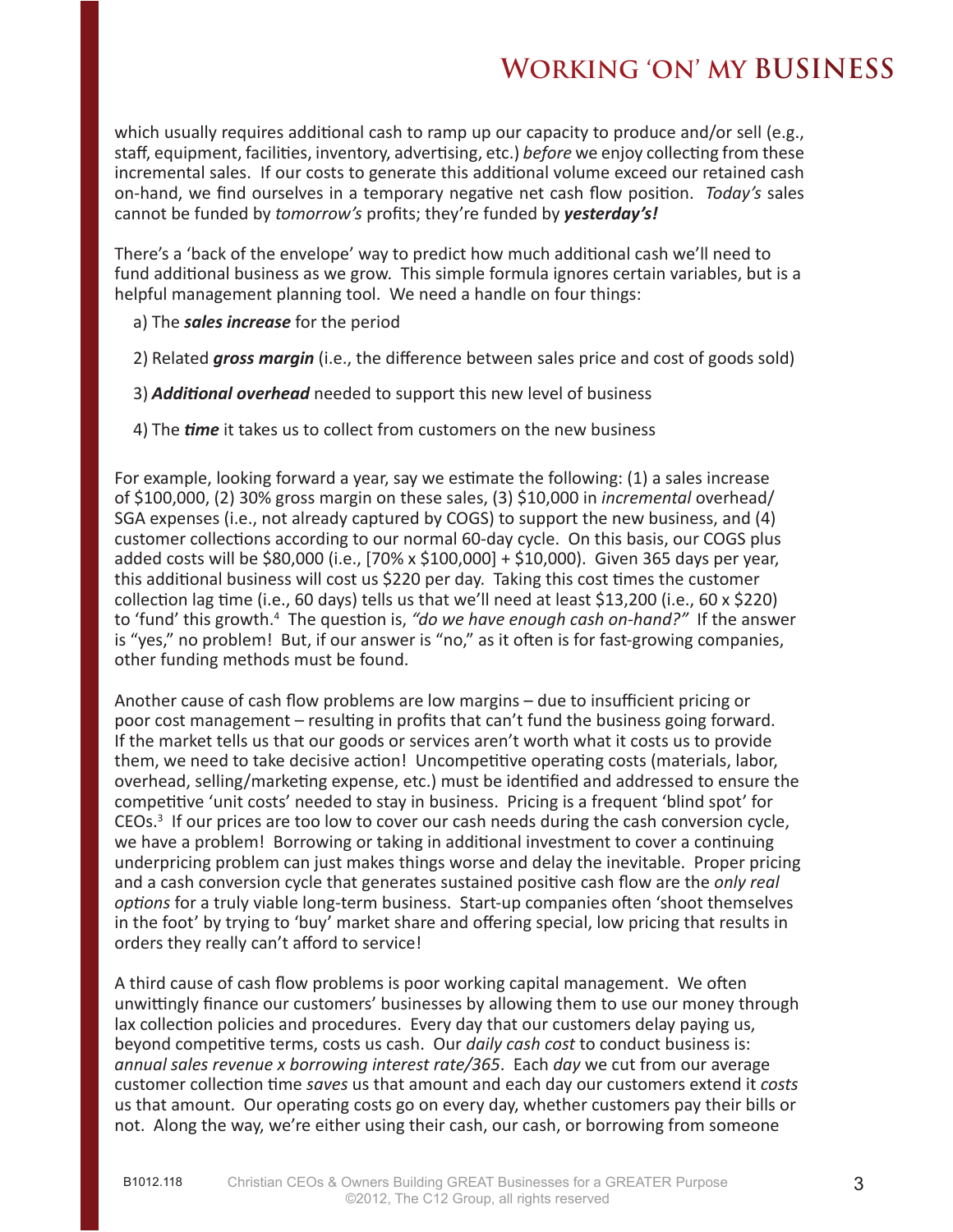else. Poor collection practices contribute to cash flow deficits. The net working capital of a business can be further cut by finding creative ways to reduce normal inventory levels or to increase supplier payables 'days outstanding' without incurring premium costs.

#### *Why not Zero Working Capital?*

In mature industries – with flat prices and known 'commodity' costs – what often distinguishes the *best* companies is their management of working capital. Most of us have enormous improvement opportunities in this area. When viewed in terms of percent of annual sales tied up in net working capital, companies in the same industry exhibit wildly different performance, with the best companies requiring as little as one-third the working capital 'investment' of their sloppier peers.

Unlike *typical* similar firms with 15-30% of annual sales tied up in net working capital, Dell enjoys *negative* working capital. They actually enjoy on-going interest income on the 'surplus' cash they carry as a result of owning very little inventory, being paid upfront by their customers, and paying their suppliers on 'customary' 45-60 day terms. In a commodity niche, after years of continuous improvement in managing working capital, Dell's growth is largely financed by their customers and suppliers! Many companies are moving toward 'zero net working capital' through proper planning and diligent team execution.<sup>5</sup> Since working capital often represents a significant portion of overall operating assets, this sharply increases ROI!

#### *Even 'Success' can be Complicated*

Cash flow problems are common to both rapidly-growing companies as well as mature companies facing costly technology changes, soft sales, or eroding margins. Although very few companies avoid cash problems altogether, there are proven ways to mitigate them:

- 1. The best way to deal with cash flow problems is to *avoid* them! Begin each year with a serious and thoughtful sales forecast. Since forecasting is imperfect, many fail to invest the effort that it deserves. Proactive operating management begins with a solid plan for what's to be sold. We leaders are responsible for this key process. Our team needs a 'rolling' 12-month projection, detailing 'units' (i.e., mix and margin), as shared operating guidance and a basis for planning and accountability (see *Appendix B*).
- 2. Our sales forecast is the foundation for our operating plan (budget). Paired with our cash conversion cycle, this enables us to generate a rough-cut monthly cash flow projection to show whether we'll have sufficient cash to support the business. If not, we need to take action to provide the cash we need. Ideally, we can reduce working capital or operating expenses, or raise prices, to increase cash. Otherwise, the default method often used to cover temporary shortfalls is using a bank 'line-of-credit.' In order to facilitate this type of short-term financing, the following ideas may help:
	- a. Estimate your maximum credit line needs based on a cash flow proforma:

#### **Cash Conversion Cycle (CCC, in days) =** Days to produce the product (if you produce something) + Average days in inventory (if you stock/resell)

- + Average days accounts receivable (average collection time)
- − Average accounts payable days (time lag in paying suppliers)

**Needed Credit Coverage =** CCC x daily sales revenue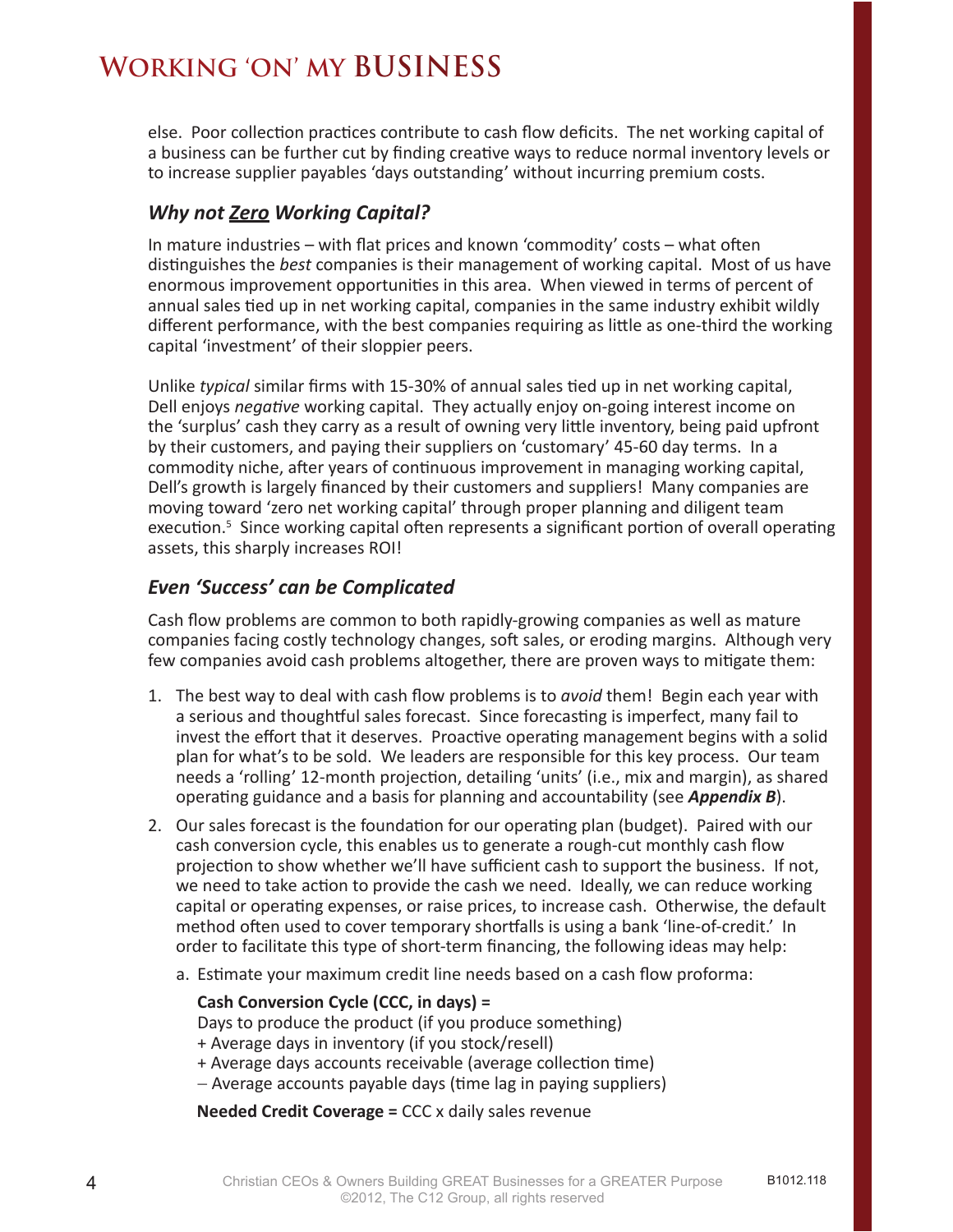For example, if your sales are \$1,000,000 and your cash conversion cycle is 40 days, you'll need to 'float' at least \$110,000 (i.e., 40 x [\$1,000,000/365]). If you don't maintain inventory and have a quick 15-day cash conversion cycle you'll need \$41,000 (i.e., 15 x [\$1,000,000/365]).

b. Develop a good working relationship with your banker *prior* to needing to borrow money.<sup>6</sup> Unfortunately, since most of us don't cultivate banking relationships as we should, we're handicapped when needs arise. Bankers are people, too, and are subject to being sold 'on' or 'off' a deal or relationship. When we provide the information they need, in a form they appreciate, without our 'hair on fire,' we provide the very best environment for a win/win relationship. Remember that a really 'good' deal is good for *both* parties. Bankers appreciate clients who do their homework and approach them with well-conceived, clearly documented requests that meet the bank's lending criteria.

#### *Turning Weakness into Strength*

It isn't always possible to proactively fend-off all cash flow problems. Whether we 'enjoy' unanticipated growth, hit a 'rough patch,' or lose our credit line or an anticipated source of capital, we can find ourselves in a jam! In such cases, we need to do what we can with our internal resources. Consider the following options which have been rank-ordered based on providing the most immediate relief:

- 1. *Decrease receivables.* Getting those who owe us to pay us faster is the quickest way to raise money. Often, slow collections are the result of sloppy procedures that are within our control. Timely collection begins with a sound business model and policy for extending credit. If we give too much credit to those who don't deserve it, or fail to establish reasonable financial consequences, there's sure to be problems. Given a proper credit policy, the next key to shortening collection time is a consistent collection process that is put into play the very day an account or invoice becomes past due, and follows a predetermined path from that point until the invoice is either paid or written off.<sup>7</sup> It may also make sense to periodically offer special terms or inducements to encourage customers to pay early.
- 2. *Request extended supplier terms.* We have no right to demand this. As Christians, we have an obligation to pay *what* we owe, *when* it's owed. But we always have the freedom to ask for temporary relief from creditors. Suppliers are often willing to extend special terms to businesses they see as 'partners' and loyal long-term customers. Like bankers, suppliers can be recruited. If they're treated properly, they can be immensely helpful in buffering short-term cash deficits. By extending our payables *and* decreasing receivables – thereby shortening our cash conversion cycle – we tremendously improve cash flow! Say we normally collect in 45 days while paying suppliers in 30 days. This results in 'floating' our customers for 15 days. What if we reduced our average collection time to 40 days while establishing 45-day terms with our suppliers? We'd trim our cash cycle by 20 days and be on the *receiving* end of a five-day float! Suppliers are often willing to work with a growing account. Sales terms can be modified to reduce collection days. Within the 'normal commercial range' of what our customers and suppliers see in daily business, there's often more flexibility to re-engineer our net cash flow than we imagine. Set goals and enlist internal 'gatekeepers' for each of these key areas and begin tracking improvements!
- 3. *Increase margins by fully pricing for market value received and reducing costs* by eliminating waste in all its forms. This is simply good stewardship. Often, during times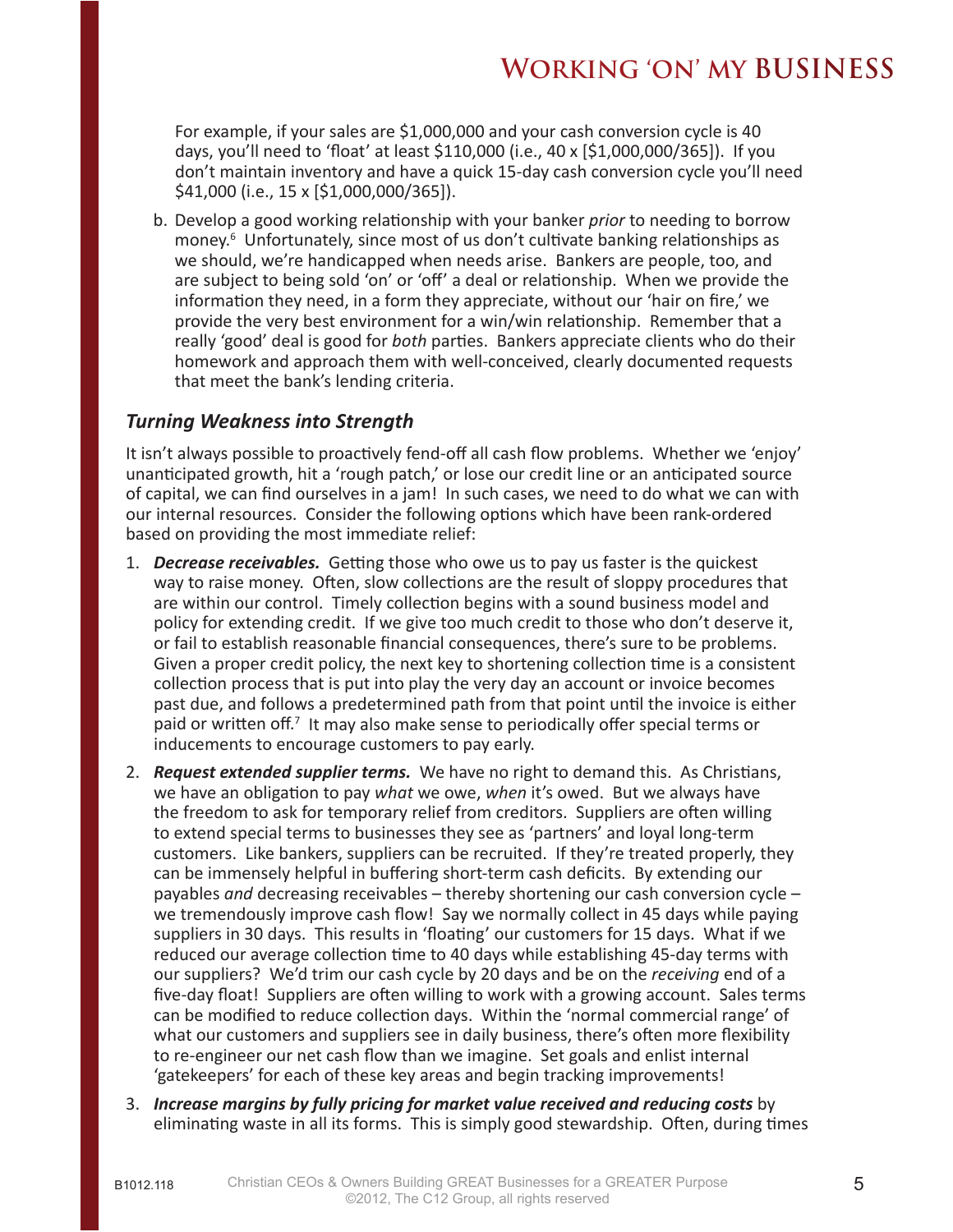of growth, it's easy to be careless and add overhead without clear justification in our rush to simply conduct business. Inflated payroll, misguided perks, poorly specified/negotiated bills-of-material, and lax performance accountability (cost/quality/service) reduce cash flow. Operating discipline and continuous improvement is an underappreciated source of improved cash flow.

4. *Make managing cash flow a highly visible and important function* for yourself and key team members. Generate cash flow projections, track metrics, and ensure that your various 'gatekeepers' have improvement goals (e.g., sales order gross margins, 'days' of inventory, receivables, and payables). Expect continuous improvement as they measure, monitor, and control the key cash flow variables in their areas. Arrange to get frequent (weekly/monthly) cash position reports and monthly cash flow projections. Discuss 'what if' cash flow contingency plans. Celebrate ideas and initiatives that improve cash flow. Remember, what we pay attention to always gets better!

So, there we have it… an overview of the nature, causes, and remedies related to cash flow. There's *much* more that we can learn, especially from each other. What are some of your thoughts and "lessons learned" that might help others in the group?

1 www.emedicinehealth.com

- <sup>2</sup>Please also refer to the related C12 segments:
- -*On Funding Growth* (March, 2011) which focuses on the Operating Cash Cycle, Bootstrapping as an underused funding option, and banking relationships and has five helpful Appendices.
- -*Case Study #1: Funding Growth* (March, 2010)
- -*Clear-Headed Leadership in Tough Times* (November, 2008) and its Appendices, which discuss critical concepts such as contribution margin, breakeven point, and staying 'liquid' during difficult times.
- 3 Refer to previous C12 segments: *Pricing on Purpose: Parts I & II* (April/May, 2010)
- 4 This assumes no other net changes in working capital (i.e., inventories and payables are offsetting) 5 See prior C12 segments: *An Overview of Lean Enterprise Thinking* (May, 2009) and *Applying Lean Methods* (June, 2009).

<sup>6</sup> Refer to previous C12 segment, *On Funding Growth* (March, 2011) and its *Appendix E*, which discusses banking relationships further.

<sup>7</sup> A very powerful and practical process is outlined in our *Credit and Collections* segment (May, 2012).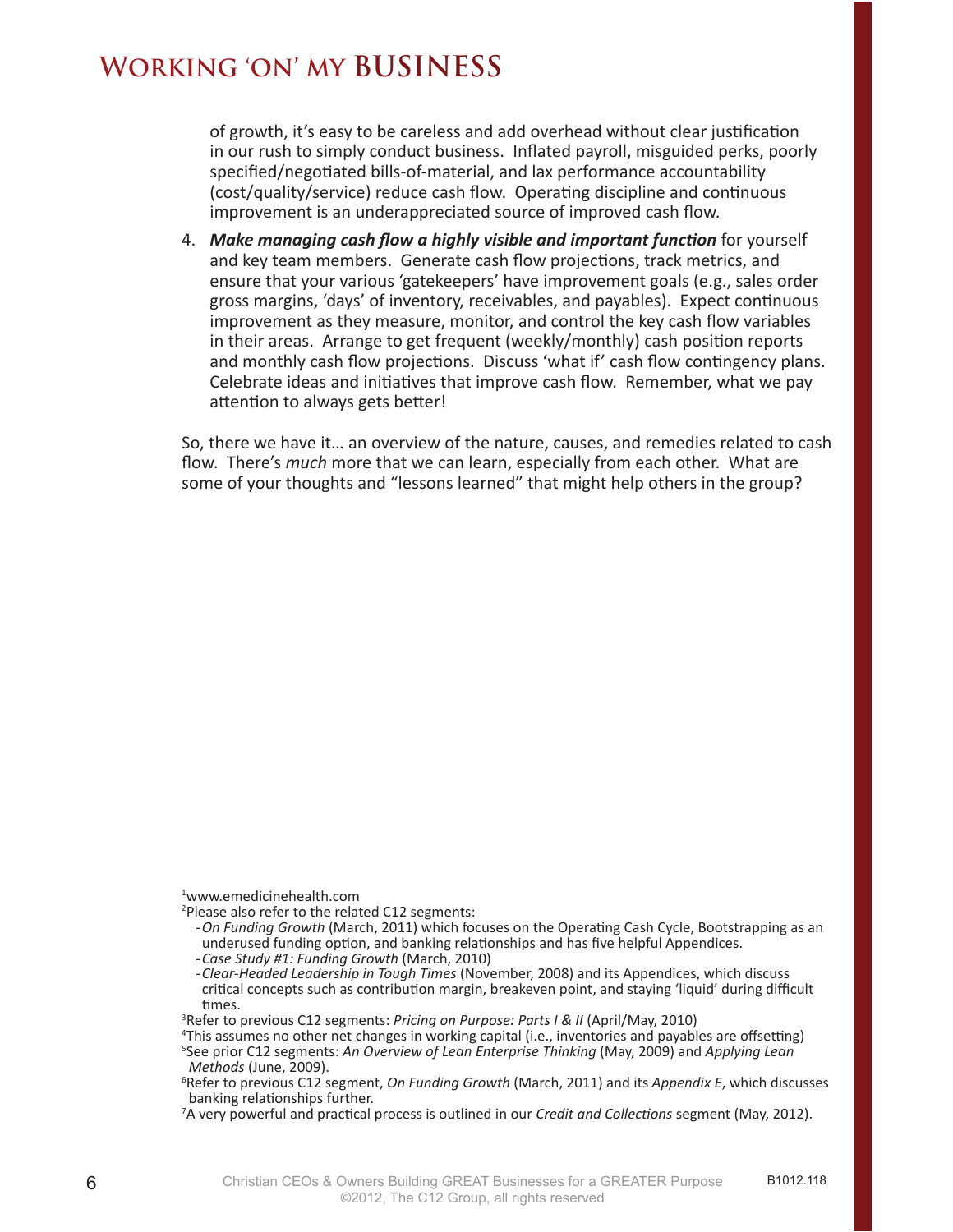# Appendix A: *Typical Cash Flow Statement*

### **Normal Accounting P&L Statement**

| <b>Sales</b><br><b>Cost of Sales</b>                                                                   |                                                                                          |  |
|--------------------------------------------------------------------------------------------------------|------------------------------------------------------------------------------------------|--|
| <b>Gross Profit</b>                                                                                    |                                                                                          |  |
| Depreciation / Amortization                                                                            |                                                                                          |  |
| Overhead / SG&A Expenses<br><b>Operating Profit</b>                                                    |                                                                                          |  |
| +/- Other Income / (Expenses)                                                                          |                                                                                          |  |
| <b>Pre-Tax Profit</b>                                                                                  |                                                                                          |  |
| <b>Taxes Paid</b><br>+/- Extraordinary Gains / (Losses)                                                |                                                                                          |  |
| <b>Net Income</b>                                                                                      |                                                                                          |  |
|                                                                                                        |                                                                                          |  |
| <b>Cash Flow Statement</b>                                                                             |                                                                                          |  |
| <b>Starting Point is Net Income</b><br>Add Back Depreciation / Amortization<br>+/- Net Working Capital |                                                                                          |  |
| <b>Accounts Receivable</b><br>Inventory<br><b>Accounts Payable</b><br><b>Other Current Assets</b>      | decrease/(increase)<br>decrease/(increase)<br>increase/(decrease)<br>decrease/(increase) |  |
| <b>Other Current Liabilities</b><br><b>Cash Flow From Operations</b>                                   | increase/(decrease)                                                                      |  |
|                                                                                                        |                                                                                          |  |

- Notes: (1) Cash Flow from Operations, when added to our beginning cash balance, can be used to fuel future capital expenditures, future growth initiatives, etc.
	- (2) Operating Cash Flow can be supplemented by Financing Activities (e.g., added debt and/ or equity) to futher impact overall cash balance
	- (3) Improvements to Operating Cash Flow are "free" while financing activities add to future costs.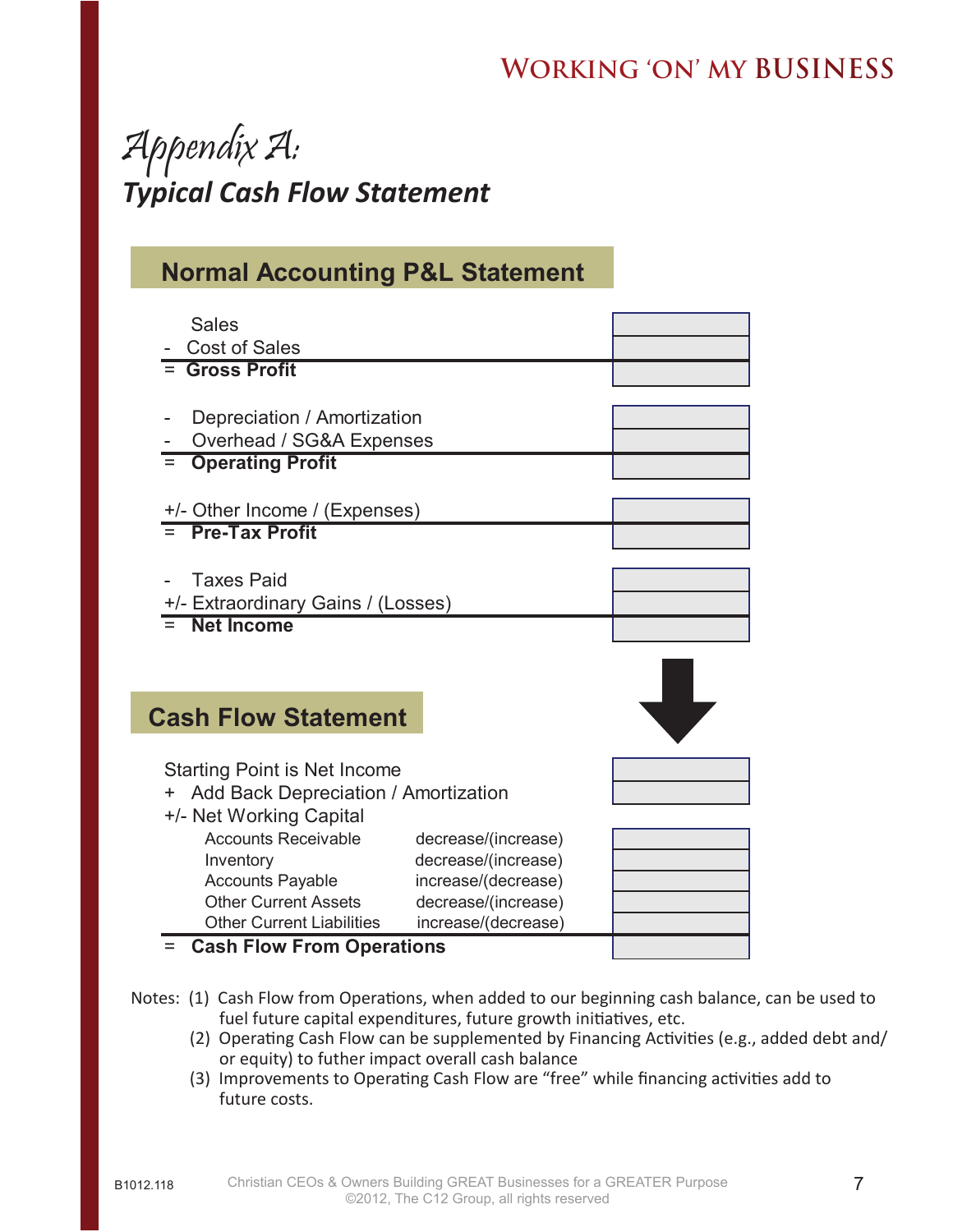# Appendix B: **Forecasting Revenue**

[Note: each item below based on expected month of delivery]

| <b>Sales Projection</b>                        |                     |   |              |   |                     |   |   |
|------------------------------------------------|---------------------|---|--------------|---|---------------------|---|---|
|                                                |                     | 1 | $\mathbf{2}$ | 3 | $\overline{\bf{4}}$ | 5 | 6 |
| Already in Order Backlog                       | Current Year        |   |              |   |                     |   |   |
|                                                | Prior Year          |   |              |   |                     |   |   |
|                                                | % Change, O/(U)     |   |              |   |                     |   |   |
| + New Orders from<br>existing products/markets | <b>Current Year</b> |   |              |   |                     |   |   |
|                                                | Prior Year          |   |              |   |                     |   |   |
|                                                | % Change, O/(U)     |   |              |   |                     |   |   |
| + New Orders from<br>new products/markets      | <b>Current Year</b> |   |              |   |                     |   |   |
|                                                | Prior Year          |   |              |   |                     |   |   |
|                                                | % Change, O/(U)     |   |              |   |                     |   |   |
| = Total Sales Expected                         | Current Year        |   |              |   |                     |   |   |
|                                                | Prior Year          |   |              |   |                     |   |   |
|                                                | % Change, O/(U)     |   |              |   |                     |   |   |

#### Rolling 12-Month Forecast

#### **Profit/Cash Impact**

| Gross Profit \$ Sold                                                                                                                      | <b>Current Year</b> |  |  |  |
|-------------------------------------------------------------------------------------------------------------------------------------------|---------------------|--|--|--|
|                                                                                                                                           | Prior Year          |  |  |  |
|                                                                                                                                           | % Change, O/(U)     |  |  |  |
| (-) Overhead to be covered                                                                                                                | <b>Current Year</b> |  |  |  |
|                                                                                                                                           | Prior Year          |  |  |  |
|                                                                                                                                           | % Change, O/(U)     |  |  |  |
| = Net Revenue available for profit,<br>new growth, added investment<br>(incl. any net working capital),<br>new ministry initiatives, etc. | <b>Current Year</b> |  |  |  |
|                                                                                                                                           | Prior Year          |  |  |  |
|                                                                                                                                           | % Change, O/(U)     |  |  |  |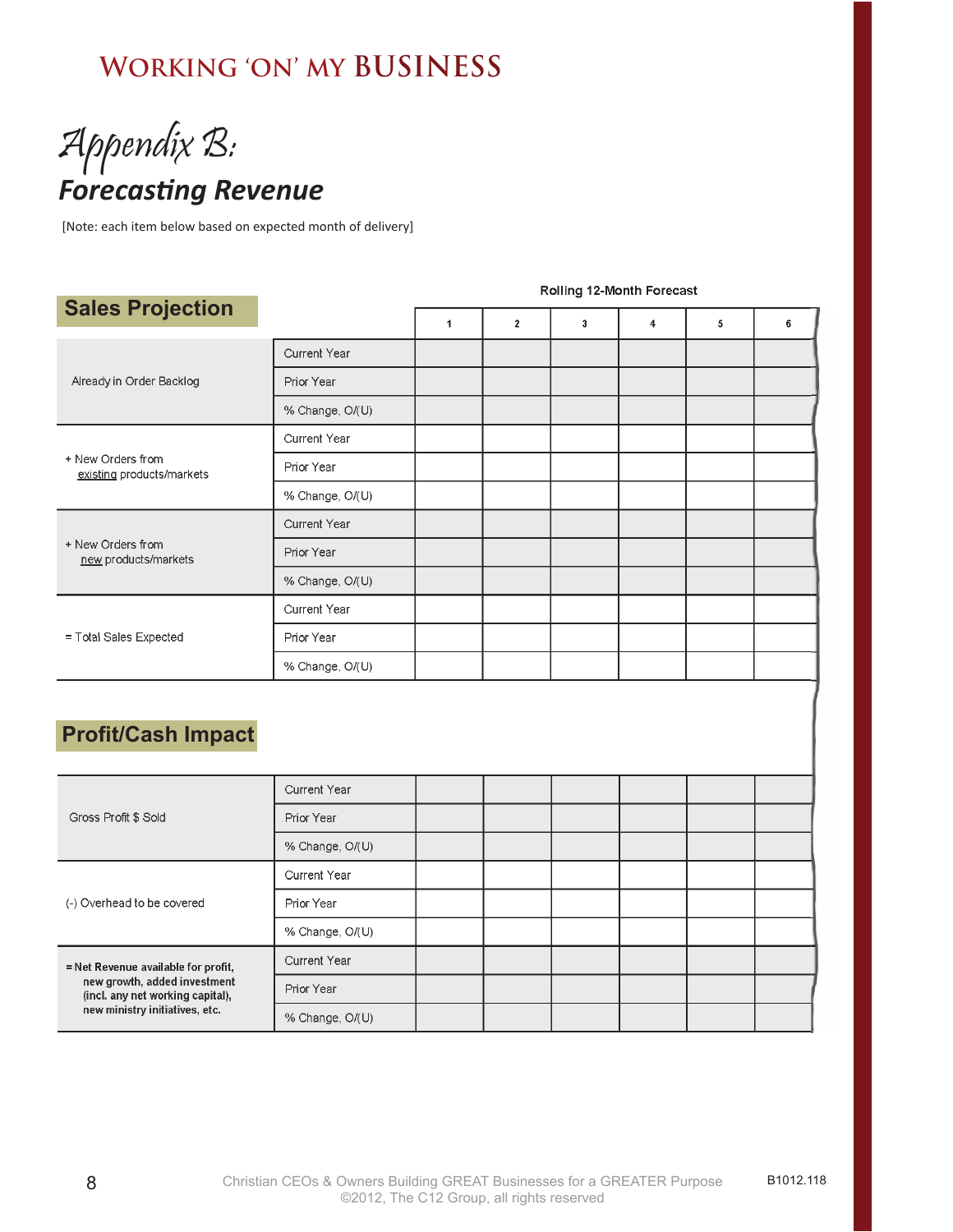Application Worksheet

### $C<sub>12</sub>$

- 1. Using your company's numbers, calculate your:
	- a) Cash Flow each month for the last year
	- b) Daily Cash Cost
	- c) Cash Conversion Cycle
	- d) Credit Line (or typical 'float') amount required
	- e) Cash Required to fund forward-looking incremental business
- 2. Scan today's footnotes and Appendices and consider the many prior C12 segments related to this topic that may be worth reading to help 'round-out' your perspective in this vital business stewardship and leadership area.
- 3. Share this segment (and any previous related C12 segments) with your management team and brainstorm options for improvement. Especially focus on your business model and opportunities you may have to move closer to 'zero net working capital' by adopting new standard terms and conditions with customers, suppliers, etc. Use this time to challenge your company's long-standing habits and have a 'clean sheet of paper' discussion about the best way to do things going forward. Consider even having a retreat with your key people to go deeper on these issues.
- 4. Consider setting clear goals and adding visual key metric tracking in each functional area of working capital and cash flow management. Make these responsibilities a formal part of various position descriptions and performance evaluations, and consider incorporating these metrics into any incentive-based compensation plans you may have.
- 5. Make a plan to apply the appropriate elements of this segment to help improve your cash flow and drive improved returns on investment and equity in your firm.

## KP

- 1. Take on the above questions for yourself as an executive development opportunity, understanding that gaining proficiency in this area is invaluable for any future general management responsibilities.
- 2. Ask your sponsoring CEO how you can assist him/her with items 3-5 above.

## *Priorities are what we do. Everything else is just talk!*